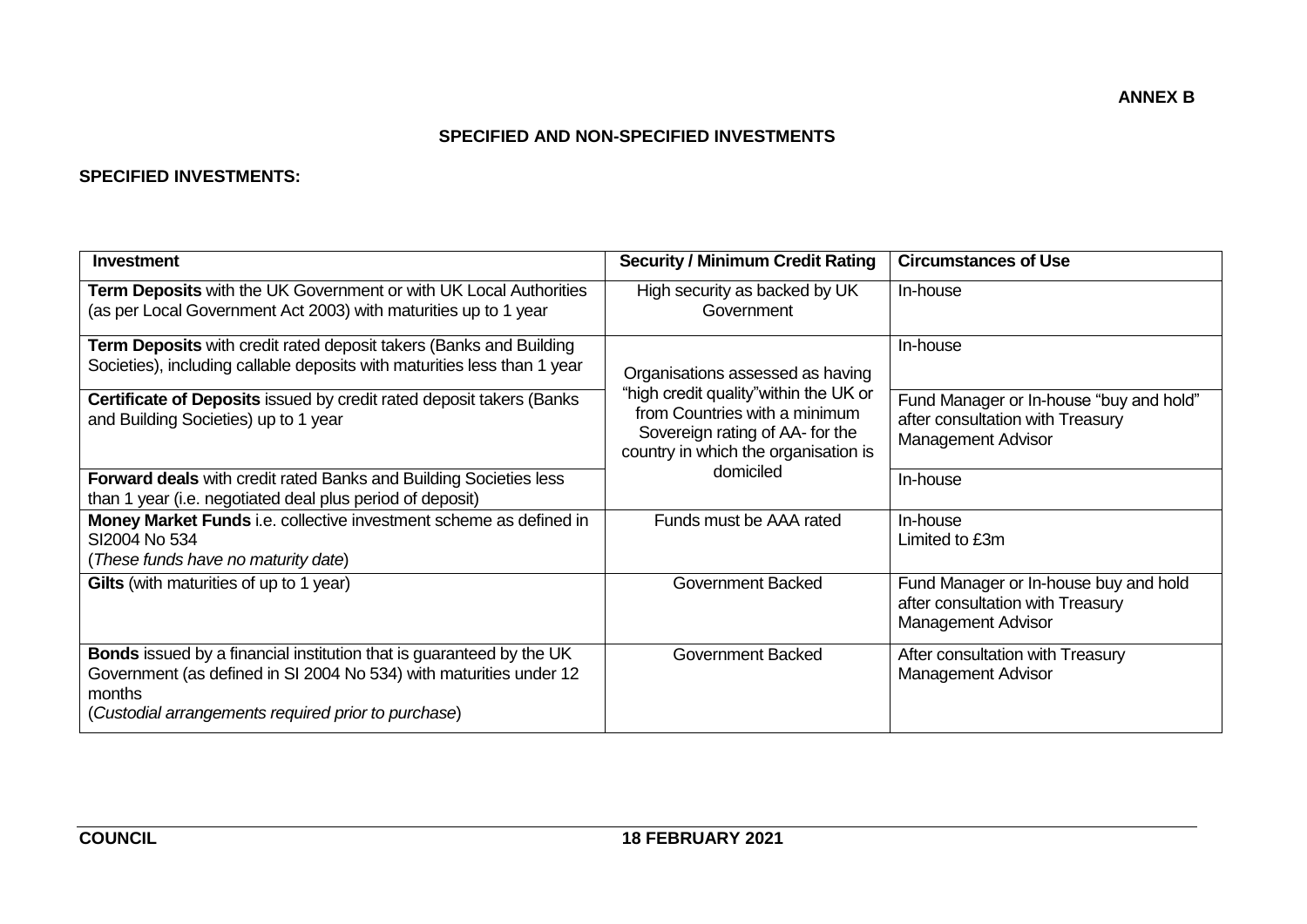# **NON-SPECIFIED INVESTMENTS**

| <b>Investment</b>                                                                                                                                                          | <b>Security / Minimum Credit</b><br>Rating                                                      | <b>Circumstances of</b><br><b>Use</b>                                                                                  | Max % of total<br>investments                                          | <b>Maximum</b><br>investment<br>with any one<br>counterparty | Max.<br>maturity<br>period |
|----------------------------------------------------------------------------------------------------------------------------------------------------------------------------|-------------------------------------------------------------------------------------------------|------------------------------------------------------------------------------------------------------------------------|------------------------------------------------------------------------|--------------------------------------------------------------|----------------------------|
| Term Deposit with credit rated deposit takers<br>(Banks & Building Societies), UK Government and<br>other Local Authorities with maturities greater than 1<br>year         | Organisations assessed as<br>having "high credit quality" under<br>the Credit Worthiness Policy | In-house                                                                                                               | 100% of agreed<br>maximum<br>proportion of<br>Core Cash funds<br>(E4m) | £1m                                                          | 5 years                    |
| Certificate of Deposit with credit rated deposit<br>takers (Banks & Building Societies) with maturities<br>greater than 1 year<br>Custodial arrangements prior to purchase | Organisations assessed as<br>having "high credit quality" under<br>the Credit Worthiness Policy | <b>Fund Manager</b><br>or<br>In-house "buy & hold"<br>after consultation with<br><b>Treasury Management</b><br>Advisor | 100% of agreed<br>maximum<br>proportion of<br>Core Cash funds<br>(E4m) | £1m                                                          | 5 years                    |
| <b>Callable Deposits with credit rated deposit takers</b><br>(Banks & Building Societies) with maturities greater<br>than 1 year                                           | Organisations assessed as<br>having "high credit quality" under<br>the Credit Worthiness Policy | In-house                                                                                                               | 50% of agreed<br>maximum<br>proportion of<br>Core Cash funds<br>(E2m)  | £1m                                                          | 5 years                    |
| Term Deposits with Housing Associations with<br>maturities greater than 1 year                                                                                             | Organisations assessed as<br>having "high credit quality" under<br>the Credit Worthiness Policy | In-house                                                                                                               | 25% of agreed<br>maximum<br>proportion of<br>Core Cash funds<br>(E1m)  | £1m                                                          | 5 years                    |
| Forward Deposits with a credit rated Bank or<br>Building Society > 1 year (i.e. negotiated deal period<br>plus period of deposit)                                          | Organisations assessed as<br>having "high credit quality" under<br>the Credit Worthiness Policy | In-house                                                                                                               | 25% of agreed<br>maximum<br>proportion of                              | £1m                                                          | 5 years                    |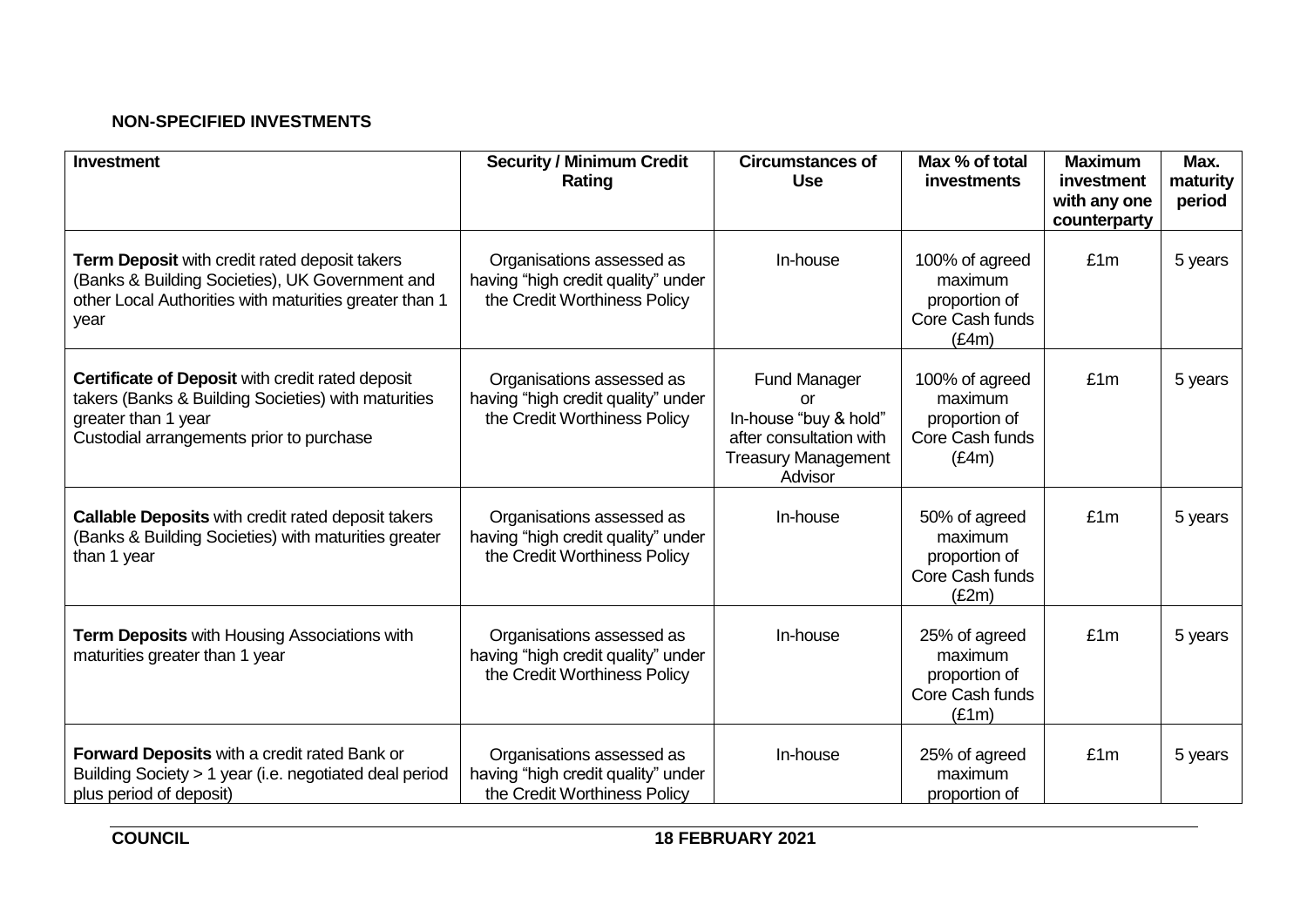| <b>Investment</b>                                                                                                                                                                                              | <b>Security / Minimum Credit</b><br>Rating | <b>Circumstances of</b><br><b>Use</b>                                                                                  | Max % of total<br><b>investments</b>                                  | <b>Maximum</b><br>investment<br>with any one<br>counterparty | Max.<br>maturity<br>period |
|----------------------------------------------------------------------------------------------------------------------------------------------------------------------------------------------------------------|--------------------------------------------|------------------------------------------------------------------------------------------------------------------------|-----------------------------------------------------------------------|--------------------------------------------------------------|----------------------------|
|                                                                                                                                                                                                                |                                            |                                                                                                                        | Core Cash funds<br>(E1m)                                              |                                                              |                            |
| Bonds issued by a financial institution<br>that is guaranteed by the UK Government<br>(as defined in SI2004 No534) with maturities in<br>excess of 1 year<br>Custodial arrangements required prior to purchase | AA or Government backed                    | <b>Fund Manager</b><br>or<br>In-house "buy & hold"<br>after consultation with<br><b>Treasury Management</b><br>Advisor | 25% of agreed<br>maximum<br>proportion of<br>Core Cash funds<br>(E1m) | n/a                                                          | 5 years                    |
| <b>Bonds issued by Multilateral development banks</b><br>(as defined in SI2004 No534) with maturities in<br>excess of 1 year<br>Custodial arrangements required prior to purchase                              | AA or Government backed                    | <b>Fund Manager</b><br>or<br>In-house "buy & hold"<br>after consultation with<br><b>Treasury Management</b><br>Advisor | 25% of agreed<br>maximum<br>proportion of<br>Core Cash funds<br>(E1m) | £1m                                                          | 5 years                    |
| UK Government Gilts with maturities in excess<br>of 1 year<br>Custodial arrangements required prior to purchase                                                                                                | Government backed                          | <b>Fund Manager</b>                                                                                                    | 25% of agreed<br>maximum<br>proportion of<br>Core Cash funds<br>(E1m) | n/a                                                          | 5 years                    |
| <b>Collateralised Deposit</b>                                                                                                                                                                                  | <b>UK Sovereign Rating</b>                 | In-house                                                                                                               | 25% of agreed<br>maximum<br>proportion of<br>Core Cash funds<br>(E1m) | n/a                                                          | 5 years                    |

This Authority will seek further advice on the appropriateness and associated risks with investments in these categories.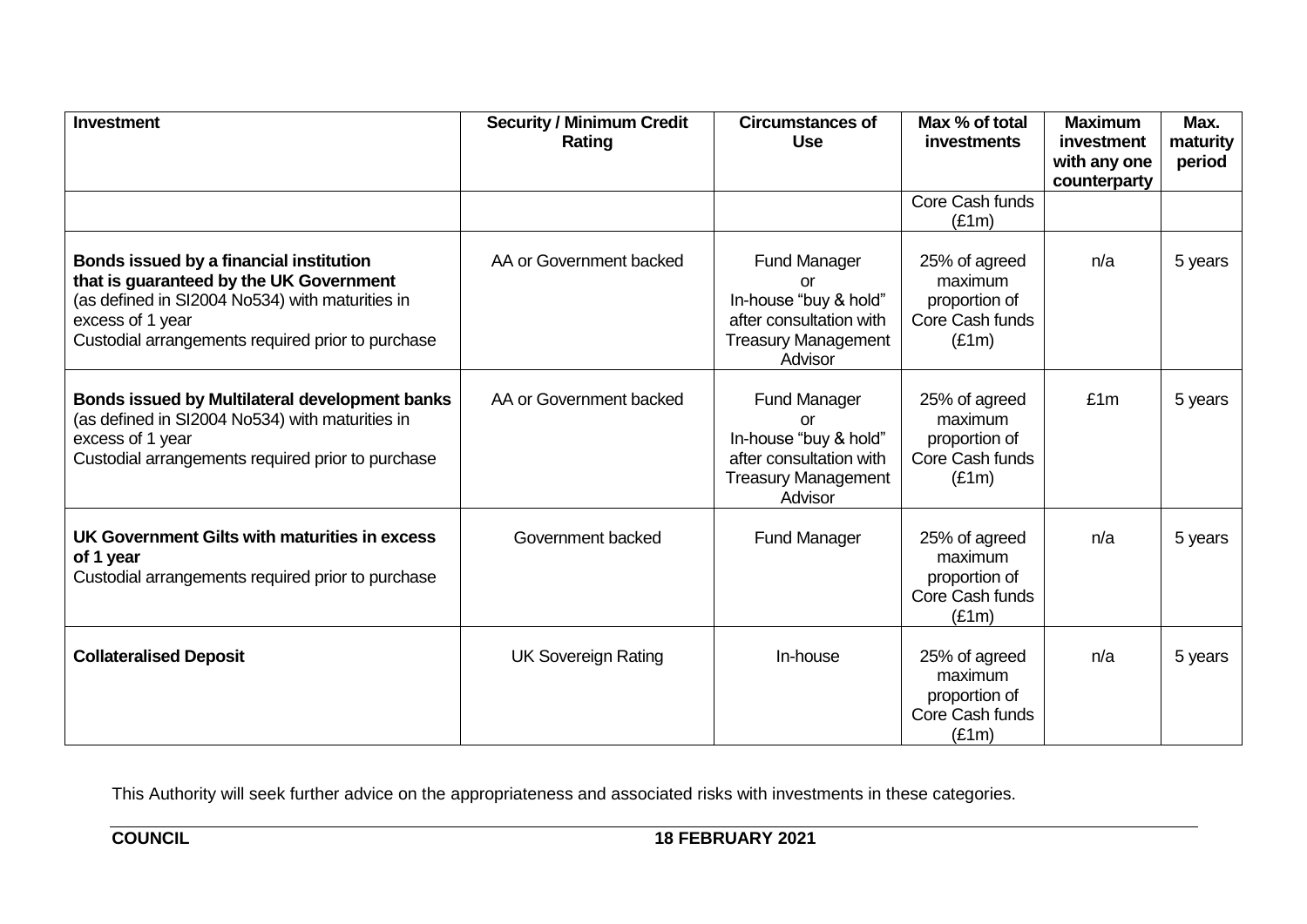## **APPROVED COUNTRIES FOR INVESTMENTS**

This list is based on those countries which have sovereign ratings of AA- or higher, (we show the lowest rating from Fitch, Moody's and S&P) and also, (except - at the time of writing - for Hong Kong, Norway and Luxembourg), have banks operating in sterling markets

| Sovereign<br><b>Rating</b> | <b>Country</b>     |
|----------------------------|--------------------|
| AAA                        | Australia          |
|                            | Canada             |
|                            | Denmark            |
|                            | Germany            |
|                            | Luxemburg          |
|                            | <b>Netherlands</b> |
|                            | Norway             |
|                            | Singapore          |
|                            | Sweden             |
|                            | Switzerland        |
| AA+                        | Finland            |
|                            | USA                |
| AA                         | Abu Dhabi (UAE)    |
|                            | France             |
|                            | Hong Kong          |
|                            | UK                 |
| AA-                        | Belgium            |
|                            | Qatar              |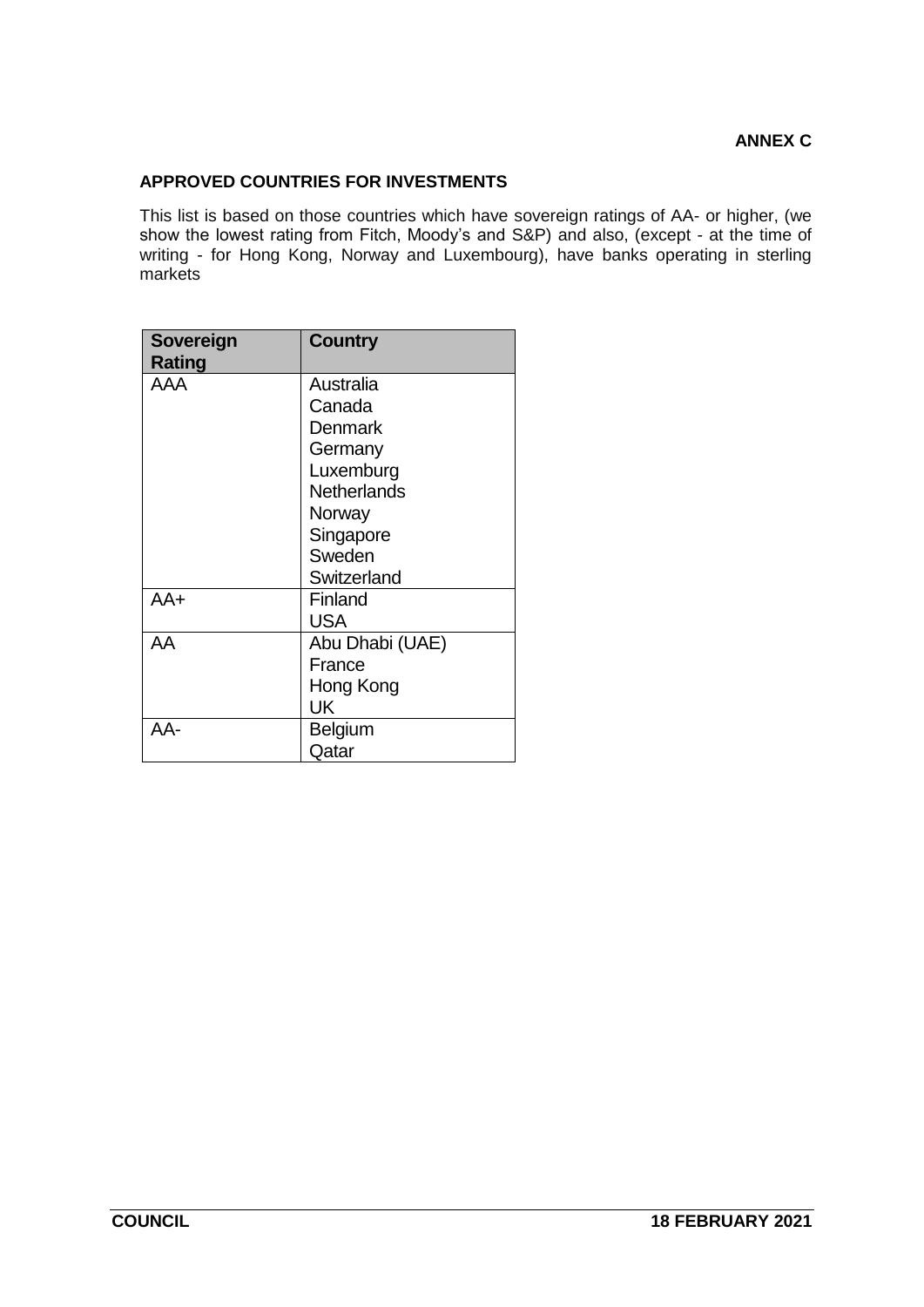# **APPROVED LENDING LIST 2021/22**

Maximum sum invested at any time (The overall total exposure figure covers both Specified and Non-Specified investments)

|                                                       | <b>Country</b> | <b>Specified</b><br><b>Investments</b><br>(up to 1 year) |                        | <b>Non-Specified</b><br><b>Investments</b><br>$($ > 1 year £4m limit) |                        |
|-------------------------------------------------------|----------------|----------------------------------------------------------|------------------------|-----------------------------------------------------------------------|------------------------|
|                                                       |                | <b>Total</b><br><b>Exposure</b><br>£m                    | <b>Time</b><br>Limit * | <b>Total</b><br><b>Exposure</b><br>£m                                 | <b>Time</b><br>Limit * |
| <b>Government involvement</b>                         |                |                                                          |                        |                                                                       |                        |
| Royal Bank of Scotland PLC (RFB)                      | <b>GBR</b>     | 4.0                                                      | 365 days               |                                                                       |                        |
| National Westminster Bank PLC (RFB)                   | <b>GBR</b>     |                                                          |                        |                                                                       |                        |
| <b>Building Societies</b>                             |                |                                                          |                        |                                                                       |                        |
| Santander UK PLC (includes Cater Allen)               | <b>GBR</b>     | 3.0                                                      | 6 months               |                                                                       |                        |
| Barclays Bank PLC (NRFB)                              | <b>GBR</b>     | 4.0                                                      | 6 months               |                                                                       |                        |
| Barclays Bank UK PLC (RFB)                            | <b>GBR</b>     |                                                          |                        |                                                                       |                        |
| Bank of Scotland PLC (RFB)                            | <b>GBR</b>     |                                                          |                        |                                                                       |                        |
| Lloyds Bank PLC (RFB)                                 | <b>GBR</b>     | 3.0                                                      | 365 days               |                                                                       |                        |
| Lloyds Bank Corporate Markets PLC (NRFB)              | <b>GBR</b>     |                                                          | 6 months               |                                                                       |                        |
| HSBC Bank PLC (NRFB)                                  | <b>GBR</b>     |                                                          | 365 days               |                                                                       |                        |
| HSBC UK Bank PLC (RFB                                 | <b>GBR</b>     | 1.5                                                      |                        |                                                                       |                        |
| Goldman Sachs International Bank                      | <b>GBR</b>     | 3.0                                                      | 6 months               |                                                                       |                        |
| Sumitomo Mitsui                                       | <b>GBR</b>     | 1.5                                                      | 6 months               |                                                                       |                        |
| <b>Standard Chartered Bank</b>                        | <b>GBR</b>     | 3.0                                                      | 6 months               |                                                                       |                        |
| Handlesbanken                                         | <b>GBR</b>     | 2.0                                                      | 365 days               |                                                                       |                        |
| Nationwide Building Society                           | <b>GBR</b>     | 2.0                                                      | 6 months               | $\overline{\phantom{0}}$                                              | $\blacksquare$         |
| <b>Leeds Building Society</b>                         | <b>GBR</b>     | 1.0                                                      | 3 months               | $\blacksquare$                                                        | $\blacksquare$         |
| <b>High Quality Foreign Banks</b>                     |                |                                                          |                        |                                                                       |                        |
| National Australia Bank                               | <b>AUS</b>     | 1.5                                                      | 365 days               |                                                                       |                        |
| Commonwealth Bank of Australia                        | <b>AUS</b>     | 1.5                                                      | 365 days               |                                                                       |                        |
| <b>Toronto-Dominion Bank</b>                          | CAN            | 1.5                                                      | 365 days               |                                                                       |                        |
| Credit Industriel et Commercial                       | <b>FRA</b>     | 1.5                                                      | 6 months               | $\blacksquare$                                                        |                        |
| Landesbank Hessen-Thueringen Girozentrale<br>(Helaba) | <b>GER</b>     | 1.5                                                      | 365 days               |                                                                       |                        |
| DBS (Singapore)                                       | <b>SING</b>    | 1.5                                                      | 365 days               |                                                                       |                        |
| <b>Local Authorities</b>                              |                |                                                          |                        |                                                                       |                        |
| County / Unitary / Metropolitan / District Councils   |                | 1.0                                                      | 365 days               | 1.0                                                                   | 5 years                |
| Police / Fire Authorities                             |                | 1.0                                                      | 365 days               | 1.0                                                                   | 5 years                |
| <b>National Park Authorities</b>                      |                | 1.0                                                      | 365 days               | 1.0                                                                   | 5 years                |
| <b>Other Deposit Takers</b>                           |                |                                                          |                        |                                                                       |                        |
| <b>Money Market Funds</b>                             |                | 1.0                                                      | 365 days               | 1.0                                                                   | 5 years                |
| <b>UK Debt Management Account</b>                     |                | 5.0                                                      | 365 days               | 1.0                                                                   | 5 years                |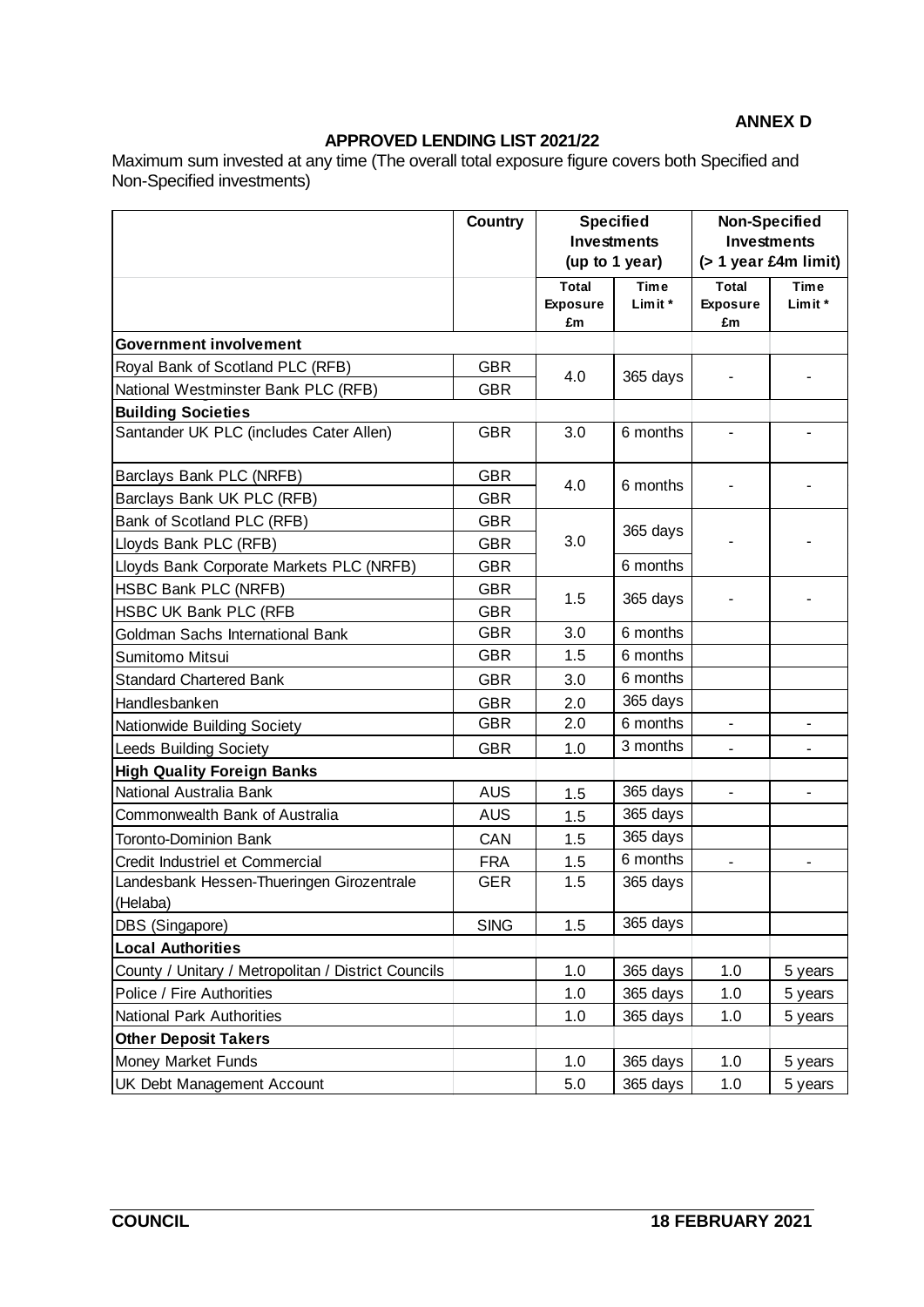## **TREASURY MANAGEMENT SCHEME OF DELEGATION**

#### **1. Full Council**

- receiving and reviewing reports on treasury management policies, practices and activities;
- approval of annual strategy.

#### **2. Policy and Resources Committee**

- approval of/amendments to the organisation's adopted clauses, treasury management policy statement and treasury management practices;
- budget consideration and approval;
- approval of the division of responsibilities;
- approving the selection of external service providers and agreeing terms of appointment.

#### **3. Overview and Scrutiny Committee**

• reviewing the treasury management policy and procedures and making recommendations to the responsible body.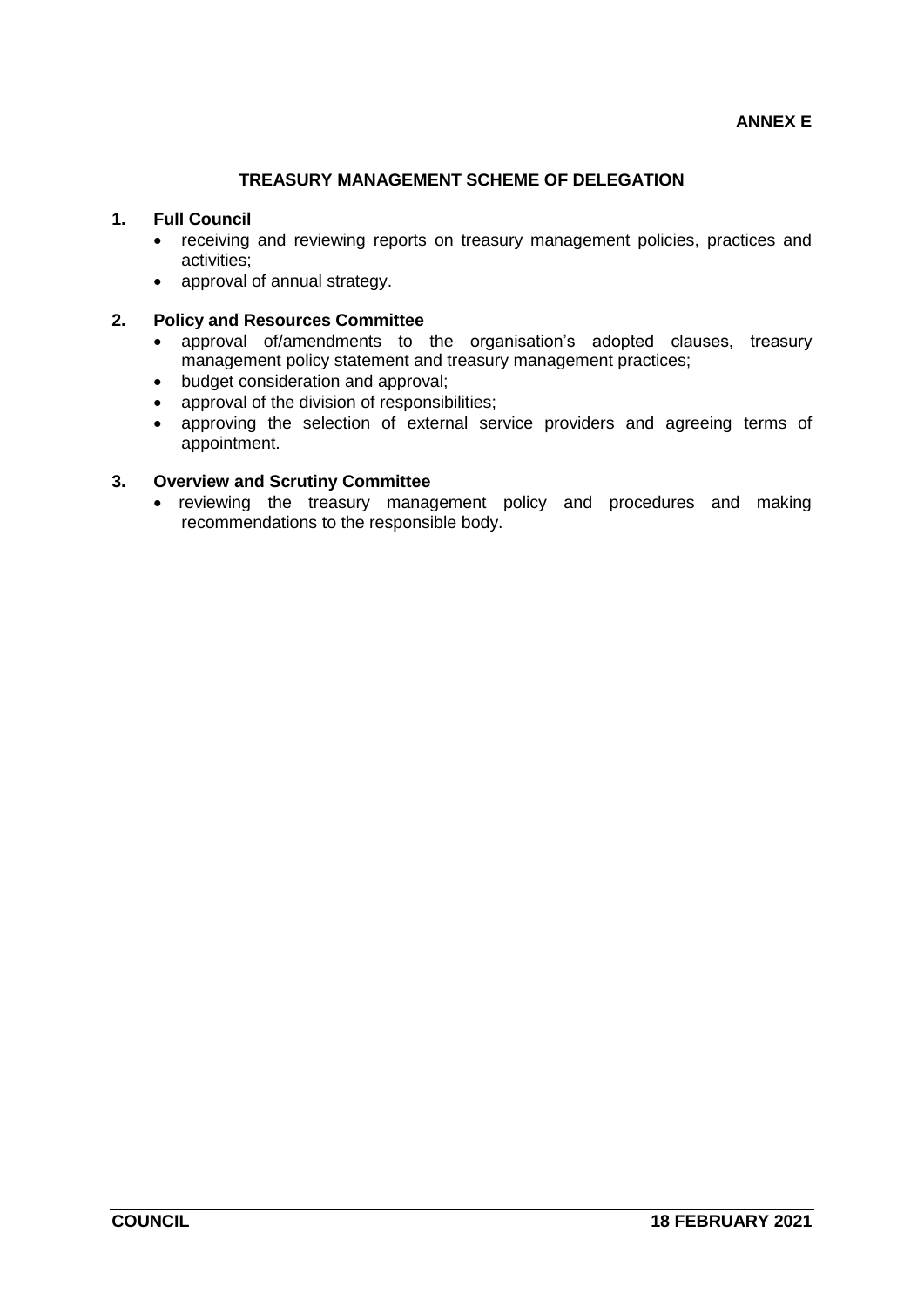#### **THE TREASURY MANAGEMENT ROLE OF THE SECTION 151 OFFICER**

#### **Background**

- 1. The Prudential Code for Capital Finance in Local Authorities (the Prudential Code) plays a key role in capital finance in local authorities. Local authorities determine their own programmes for investment that are central to the delivery of quality public services. The Prudential Code was developed by CIPFA as a professional code of practice to support local authorities in taking their decisions. Local authorities are required by regulation to have regard to the Prudential Code when carrying out their duties under Part 1 of the Local Government Act 2003.
- 2. In financing capital expenditure, local authorities are governed by legislative frameworks, including the requirement to have regard to CIPFA's Treasury Management in the Public Services: Code of Practice and Cross-Sectoral Guidance Notes.
- 3. In order to demonstrate that capital expenditure and investment decisions are taken in line with service objectives and properly take account of stewardship, value for money, prudence, sustainability and affordability, the Prudential Code requires authorities to have in place a Capital Strategy that sets out the long term context in which capital expenditure and investment decisions are made, and gives due consideration to both risk and reward and impact on the achievement of priority outcomes.
- 4. The Prudential Code requires the Chief Financial Officer to report explicitly on the affordability and risk associated with the Capital Strategy. The Capital Strategy provides an overview of the governance process for approval and monitoring of capital expenditure. In addition, the Capital Strategy and Prudential Indicators also demonstrates that the capital expenditure, investment and financing plans of the Authority are robust, affordable and sustainable."

#### **The S151 (responsible) officer**

The following are specific responsibilities of the Section 151 Officer:

- recommending clauses, treasury management policies and practices for approval, reviewing the same regularly, and monitoring compliance;
- submitting regular treasury management policy reports to Members;
- submitting budgets and budget variations to Members;
- receiving and reviewing management information reports;
- reviewing the performance of the treasury management function;
- ensuring the adequacy of treasury management resources and skills, and the effective division of responsibilities within the treasury management function;